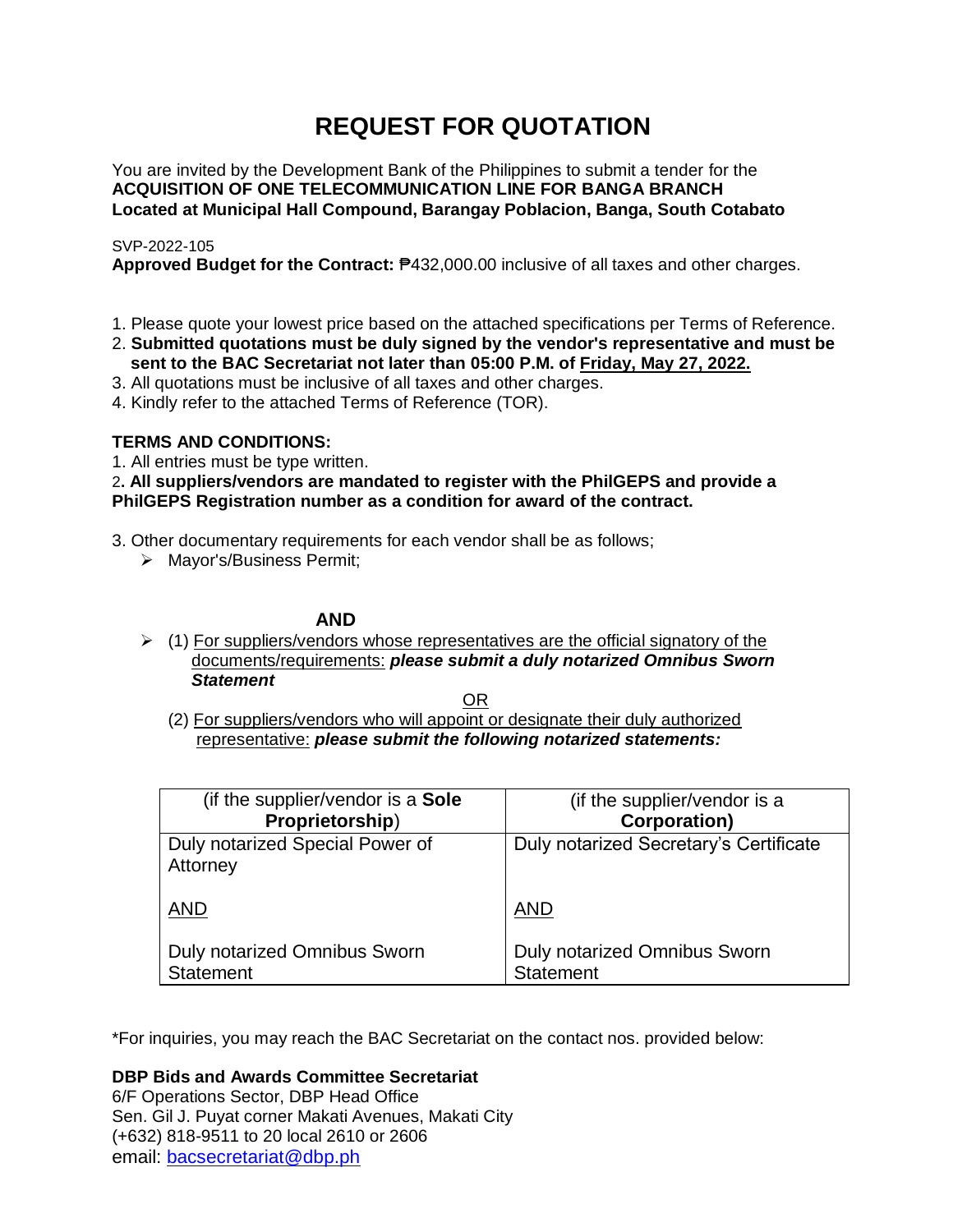#### **Annex A**

#### ACQUISITION OF NEW, ADDITIONAL AND/OR REPLACEMENT TELECOMMUNICATION LINE/CONNECTIVITY SERVICE FOR THE DEVELOPMENT BANK OF THE PHILIPPINES (DBP)-**BANGA BRANCH LITE UNIT**

#### APPROVED BUDGET FOR THE CONTRACT: Php 432,000

#### **TECHNICAL SPECIFICATIONS**

### A. BACKGROUND

The telecommunication connectivity service (line) is for the connection of DBP online systems, services and facilities in any of the following DBP remote sites:

- A.1. Branch Office, including:
	- A.1.a. Lending Center
	- A.1.b. Cash Center
	- A.1.c. Branch-Lite Unit
- A.2. Automated Teller Machine (ATM)

#### **B. OBJECTIVE**

To acquire stable, reliable and secure telecommunication connectivity/line service to link DBP remote sites to the Head Office from an authorized and qualified telecommunication service provider (Telco).

#### **C. COVERAGE OF THE CONTRACT**

The contract will be for a one (1) year period starting from date of acceptance of service with the option for automatic renewal.

#### D. MINIMUM SPECIFICATIONS

- D.1. Connectivity/Line Service Availability
	- > The minimum availability of service is 99.6%.
- D.2. Connectivity/Line Specifications
- D.2.a. Branch Office ☑
	- D.2.a.i. Wired MPLS/VPN, Radio Last Mile with minimum of 2 Mbps bandwidth
	- D.2.a.ii. Inclusive network equipment, such as router and or router/modem, must not be on End-of-Life/End-of-Support status within the contract period
	- D.2.a.iii. Router must support GRE/mGRE tunneling and IP Security (ex. dynamic VPN) and SNMP
	- D.2.a.iv. DBP shall have the full access of the router
	- D.2.a.v. Provide near real time and historical link monitoring

D.2.b. ATM - Wired ⊓

- D.2.b.i. VPN connection at least 128 Kbps via MPLS
- D.2.b.ii. Inclusive network equipment, such as router and or router/modem, must not be on End-of-Life/End-of-Support status within the contract period
- D.2.b.iii. Support GRE tunneling and SNMP
- D.2.b.iv. Provide near real time and historical link monitoring

Page 1 of 4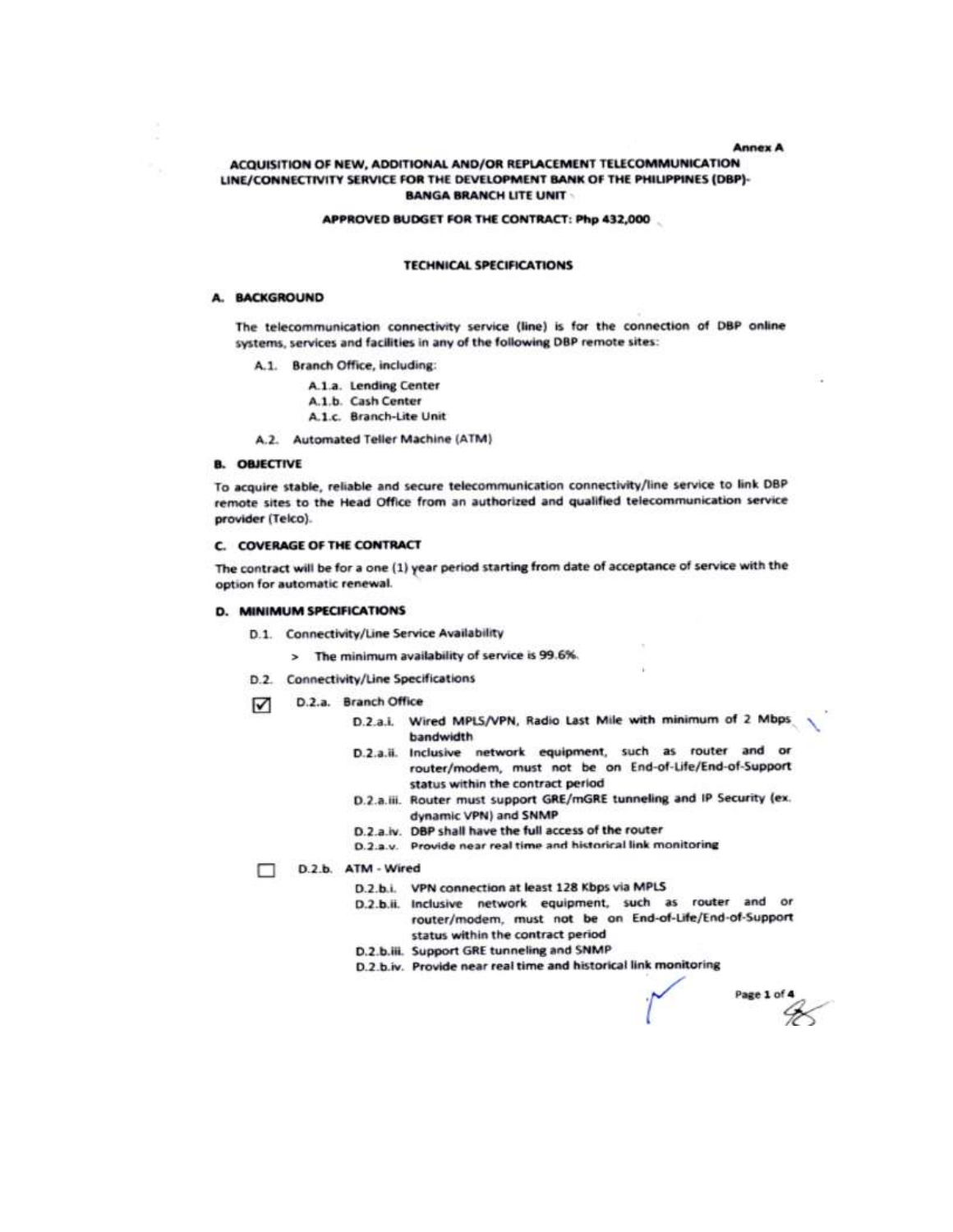ACQUISITION OF NEW, ADDITIONAL AND /OR REPLACEMENT OF TELECOMMUNICATION LINE/ CONNECTIVITY SERVICE FOR THE DEVELOPMENT BANK OF THE PHILIPPINES (DBP)

- D.2.c. ATM Wireless
	- D.2.c.i. Provide data transmission function by public GPRS/ GSM network or higher
	- D.2.a.vi. Inclusive network equipment, such as router and or router/modem, must not be on End-of-Life/End-of-Support status within the contract period
	- D.2.c.ii. Support GRE Tunneling and SNMP
	- D.2.c.iii. Provide GUI access for local and remote management
	- D.2.c.iv. Operate at -30~+75°C temperature
	- D.2.c.v. Has LED status indication
	- D.2.c.vi. Support RJ45 console port
	- D.2.c.vii. Include: 1 power cord, 2 antennas, 1 console cable, 1 set documentation
	- . D.2.c.viii. Provide near real time and historical link monitoring.
		- D.2.c.ix. Meet the average latency requirement of not greater than 200ms measured using the Ping utility or any similar mobile applications
		- D.2.c.x. Meet signal requirement of not less than 2 bars measured using mobile or similar devices capable of said measurement
		- D.2.c.xi. DBP shall have full access to the Modem/Router
- D.3. Support Services and Incident Management
	- D.3.a. The Telco shall provide 24 x 7 onsite, telephone and email support. For every service unavailability/downtime reported, the response time shall be within thirty (30) minutes.
	- D.3.b. Upon the occurrence of service unavailability/downtime, the Telco shall:
		- D.3.b.i. Conduct problem isolation/resolution and link restoration activities
		- D.3.b.ii. Notification via electronic mail (E-mail) and telephone within one (1) hour of the occurrence
		- D.3.b.iii. Minimum of twice a day status report to DBP via E-Mail
		- D.3.b.iv. Estimated time of arrival (ETA) if onsite activities required
		- D.3.b.v. Estimated time of resolution (ETR)
		- D.3.b.vi. Root cause
		- D.3.b.vii. Comply with DBP policies on security and confidentiality during support services.
	- D.3.c. The Telco shall submit an incident report stating the reason/s for the outage and detailing the steps undertaken to resolve a particular problem upon DBP's request.
- D.4. Service Performance Review
	- > The Telco shall conduct a performance review session at least once every quarter of a year

## E. TELECOMMUNICATION CONNECTIVITY/LINE REQUIREMENT CLASSIFICATION

The primary objective of the following provisions is to have multiple Telcos per site, providing service redundancy, high availability and avoiding single point of failure.

 $\Box$ E.1. New Telecommunication Line Requirement

E.1.a. Covered Sites

Page 2 of 4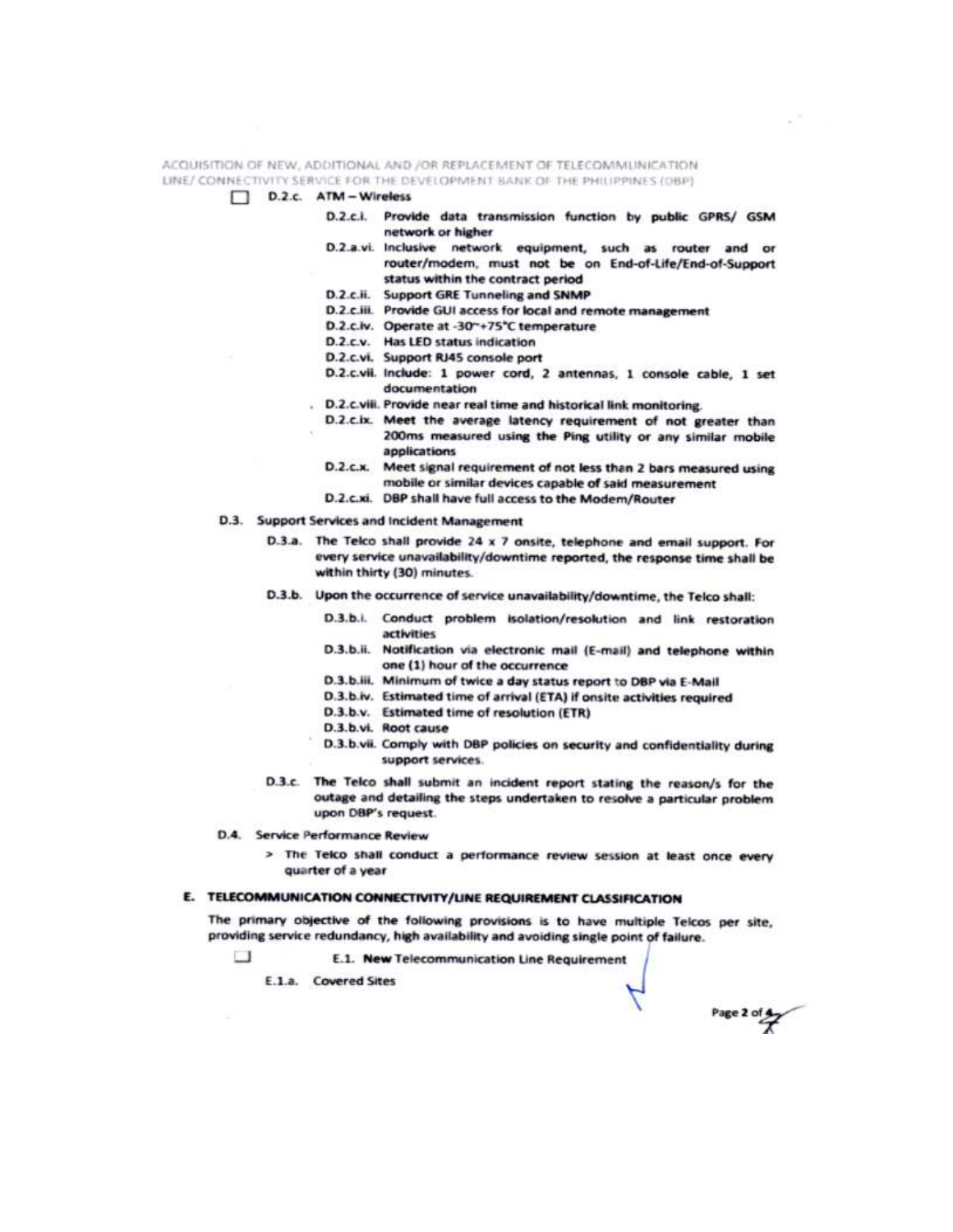- > New remotes sites
- E. t.b. Telco Selection Criteria
	- > Telecommunication Line for Branch Office
		- E.1.b.i. Two (2) different Telcos (Telco A and Telco B) shall be selected
		- E.1.b.ii. Telco A is the lowest (winning) provider
		- E.1.b.iii. Telco B is the second lowest provider
		- > Telecommunication Line for Additional ATM Facility of a Branch Office
			- E.1.b.iv. The Telco must be different from the one which has the majority or most of the telecommunication connectivity services provided for the ATM/s of that Branch Office

#### E.2. Additional Telecommunication Line Requirement

- E.2.a. Covered Sites
	- > For existing sites with existing telecommunication line/s
- E.2.b. Telco Exception
	- > The Telco/s of the existing line/s servicing the site shall not be invited and will not be allowed to participate
- E.3. Replacement Telecommunication Line Requirement
	- E.3.a. Covered Sites
		- > For existing sites with existing telecommunication line/s
	- **E.3.b.** Telco Exception
		- E.3.b.i. For Telco Redundancy Replacement
			- > The Telco of the existing line/s servicing the site including the one to be replaced shall not be invited and will not be allowed to participate
		- E.3.b.ii. Replacement for the Purpose of Telecommunication Line Capacity (Bandwidth) Upgrade 14
			- > The Teico of the other existing line/s servicing the site (i.e., other than the one to be replaced) shall not be invited and will not be allowed to participate
		- E.3.b.iii. For Wireless to Wired Facility Replacement
			- > The Telco of the other existing line/s servicing the site (i.e., other than the one to be replaced) shall not be invited and will not be allowed to participate

## F. DISCONTINUANCE OF SERVICE

DBP can opt to discontinue the service within the contract period without pre-termination fee/s, if the Telco provider fails to meet the required minimum availability of service, specified in item D.1, for three (3) consecutive months (3-strike rule)

G. PAYMENT .

The payment shall be in a monthly basis every after the service acceptance.

Page 3 of the